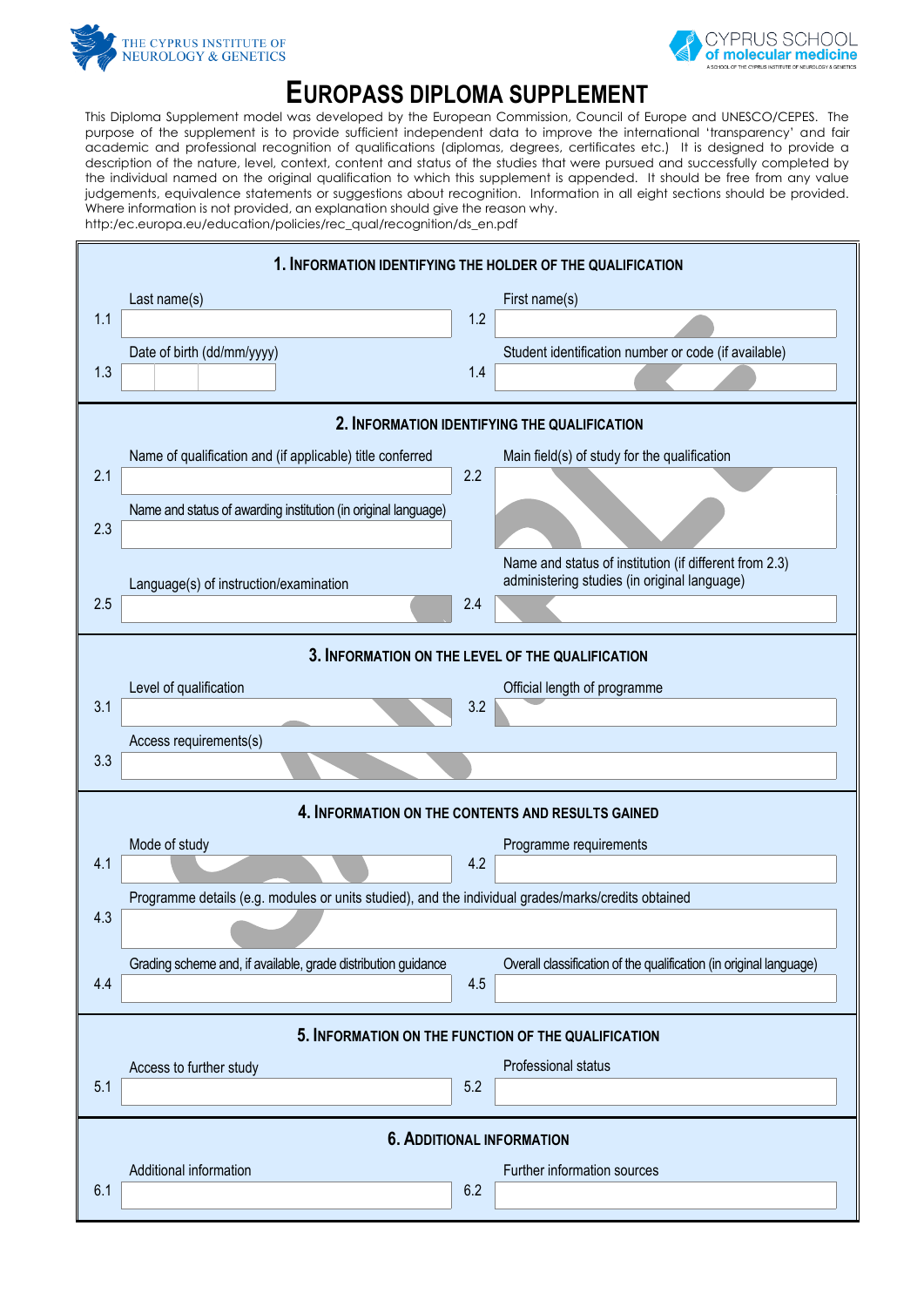| 7. CERTIFICATION OF THE SUPPLEMENT                     |          |     |                        |  |  |  |
|--------------------------------------------------------|----------|-----|------------------------|--|--|--|
|                                                        | Date     |     | Signature              |  |  |  |
| 7.1                                                    |          | 7.2 |                        |  |  |  |
|                                                        | Capacity |     | Official stamp or seal |  |  |  |
| 7.3                                                    |          | 7.4 |                        |  |  |  |
| 8. INFORMATION ON THE NATIONAL HIGHER EDUCATION SYSTEM |          |     |                        |  |  |  |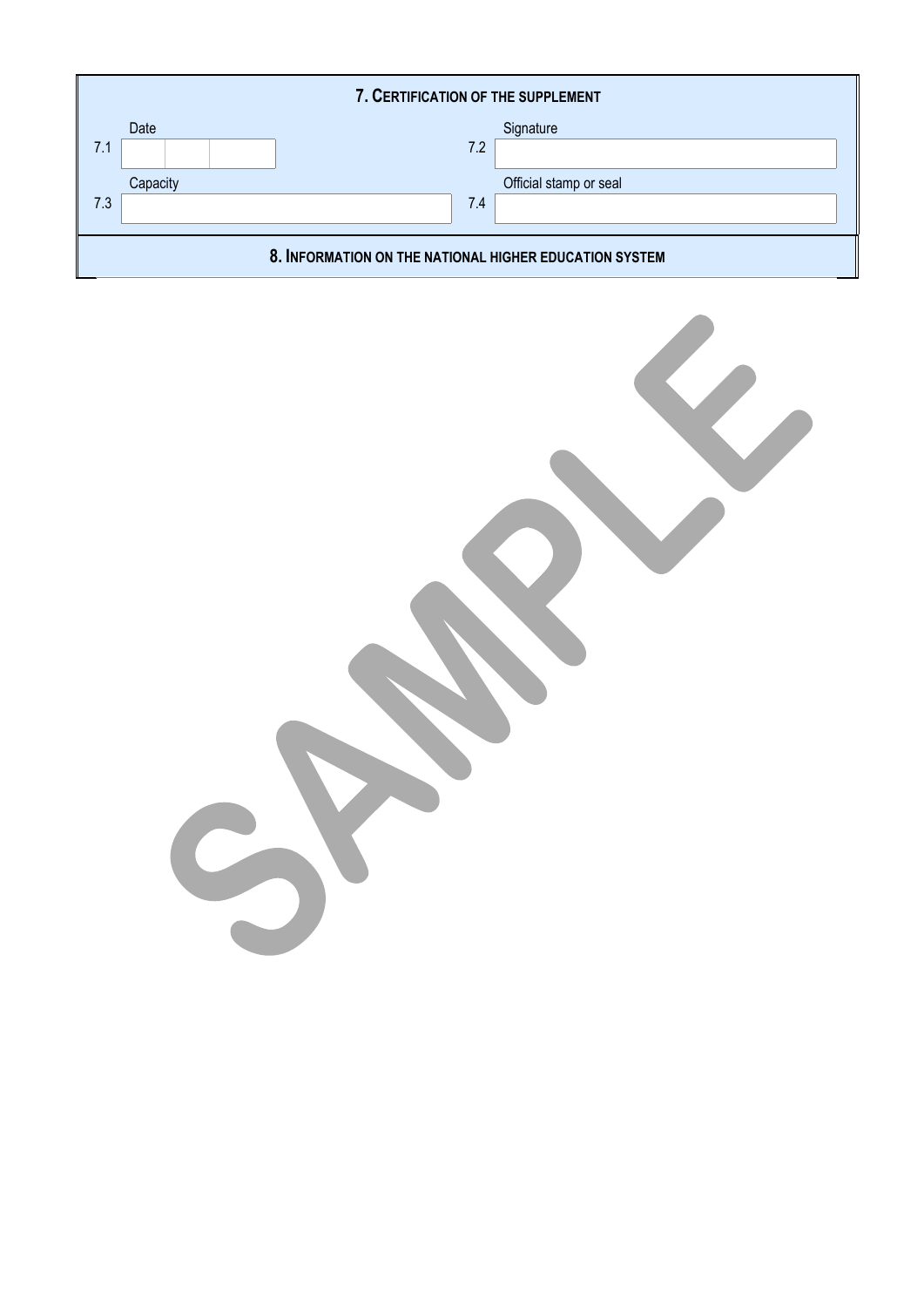## **Higher Education System of Cyprus**

Cyprus is a member country in the Bologna Process and its higher education system is aligned with the objectives set by this Process. Higher Education in Cyprus is provided by different types of state and private institutions at university and non university level.

The Education system in Cyprus consists of the following stages:

**Pre-Primary education:** Pre-Primary Education is compulsory for all children between 4 8/12 – 5 8/12 years old. Children are also accepted over the age of 3. This level of education aims to satisfy the children's needs for the development of a wholesome personality in an experiential environment which enables them to recognize their capabilities and enhance their self-image.

**Primary Education:** Primary education is compulsory for all children over the age of 5 8/12 and has a duration of 6 years. The aim of Primary Education is to create and secure the necessary learning opportunities for children regardless of age, sex, family and social background and mental abilities.

**Secondary Education:** Secondary General Education offers two three-year cycles of education – Gymnasio (lower secondary education) and Lykeio (upper secondary education) – to pupils between the ages of 12 and 18. The curriculum includes core lessons, interdisciplinary subjects and a variety of extracurricular activities. Instead of the Lykeio, pupils may choose to attend Secondary Technical and Vocational Education which provides them with knowledge and skills which will prepare them to enter the workforce or pursue further studies in their area of interest.

**Higher Education:** At present, public and private universities operate in Cyprus.

- **Public Universities**
- 1. The University of Cyprus
- 2. The Open University of Cyprus
- 3. The Cyprus University of Technology

## **Private Universities**

- 1. European University- Cyprus
- 2. Frederick University- Cyprus
- 3. Neapolis University- Cyprus
- 4. University of Nicosia- Cyprus

**State Higher Education Institutions:** Higher education in Cyprus is also provided by a number of State Higher Education Institutions, and an even greater number of Private Institutions of Higher Education, none of which has university status. The State Institutions of Higher Education, offer vocational programmes of study with a duration ranging from one to three academic years. These programmes do not provide access to second cycle programmes. The apolyterion or equivalent qualification, is a prerequisite for access to the programmes offered by State Higher Education Institutions and candidates for entrance to a particular programme are ranked according to their performance in the Pancyprian Examinations.

Private Institutions of Higher Education: Currently, 25 Private Institutions of Higher Education are registered with the Ministry of Education and Culture some of which have branches in other cities in Cyprus, besides Nicosia. Private Institutions of Higher Education do not have university status but they offer both academic and vocational programmes of study at the undergraduate and postgraduate levels.

**Quality Assurance and Accreditation** The competent body for quality assurance and accreditation of the programmes offered by Private Institutions of Higher Education is the Council for Educational Evaluation-Accreditation (Symvoulio Ekpedeftikis Axiologisis Pistopiisis, SEKAP), which is a member of ENQA. At present, a number of programmes offered by the Private Institutions, have been evaluated and accredited by SEKAP. These programmes fall into the following categories:

- Academic and Vocational programmes of study lead to the following qualifications: Certificate (1 year), Diploma (2 years) and Higher Diploma (3 years). For access to these programmes the apolyterion or equivalent qualification is a prerequisite.
- First cycle programmes (4 years), lead to the award of a Bachelor Degree. For access to these programmes the apolyterion or equivalent qualification is a prerequisite.
- Second cycle programmes (1 to 2 years) lead to the award of a Masters Degree. The prerequisite for access to these programmes is the Ptychio, or Bachelor, or equivalent qualification.

**Recognition of Higher Education Qualifications** The competent national body for the recognition of higher education qualifications is the Cyprus Council for the Recognition of Degrees (Kypriako Symvoulio Anagnorisis Titlon Spoudon, KYSATS). KYSATS recognizes equivalence, or equivalence-correspondence for first cycle titles, or just equivalence for postgraduate titles (second or third cycle). KYSATS may also recognize joint degrees.

**Quality Assurance Agency** The establishment of a Quality Assurance Agency has been approved by the Council of Ministers of the Republic of Cyprus. The aim of this Agency is to promote quality assurance in both the public and the private institutions of higher education, through various measures which include external accreditation and development of internal quality culture. These efforts are in line with the Berlin Communique, the ENQA Standards and Guidelines on QA, as accepted by the Bergen Communique and the Agreement on Quality Assurance in the EU.

Further information regarding higher education in Cyprus may be accessed at www.highereducation.ac.cy.